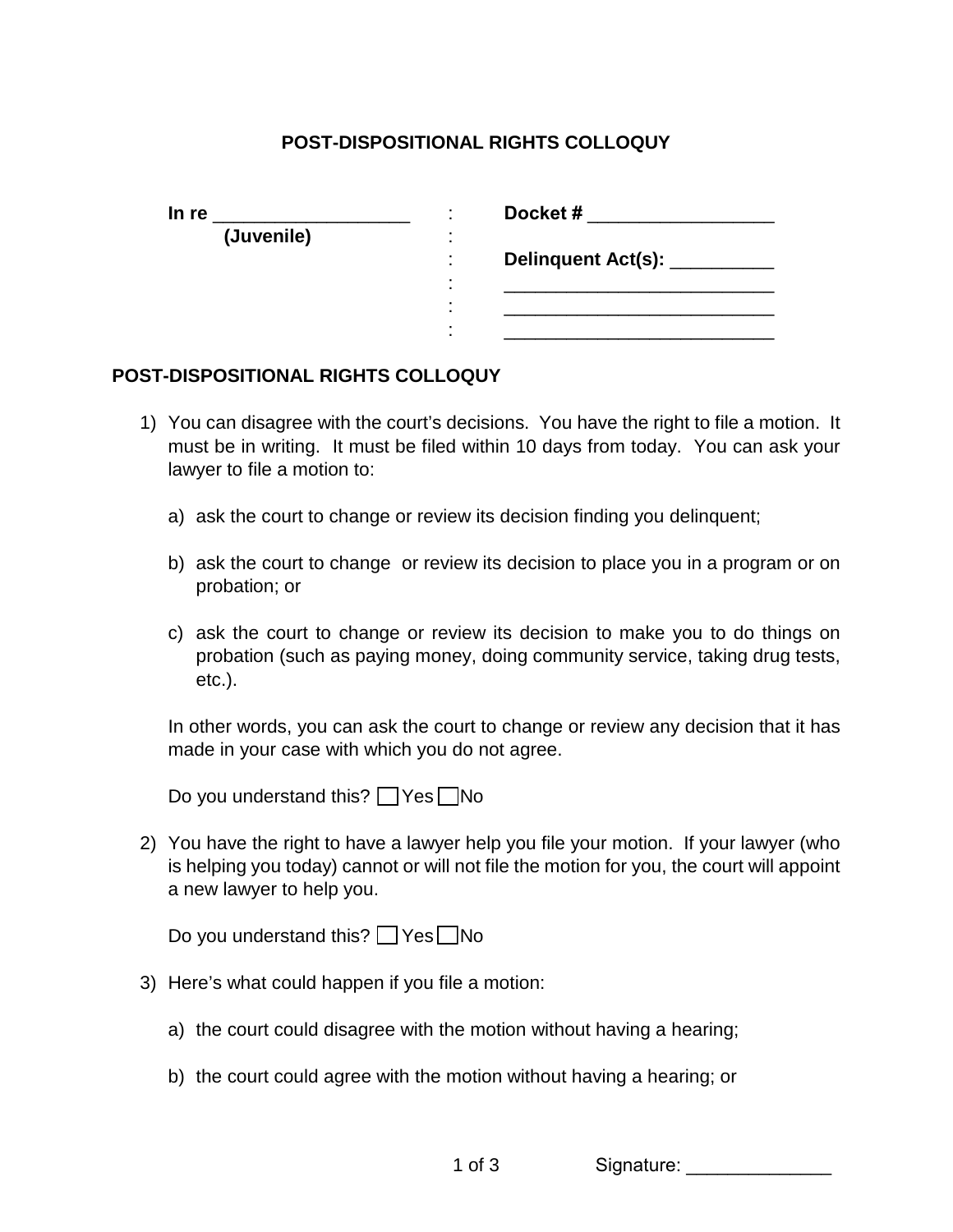c) the court could hold a hearing and then agree or disagree with the motion.

Do you understand this?  $\Box$  Yes  $\Box$  No

4) If the court disagrees with your motion, you have the right to ask a higher court to look at your case. The higher court would decide if the juvenile court made any mistakes or abused its responsibility when it disagreed with your motion. This is called taking an appeal.

Do you understand this?  $\Box$  Yes  $\Box$  No

5) You must file your request or appeal in writing. You have 30 days from when the court disagrees with your motion to file it.

Do you understand this?  $\Box$  Yes  $\Box$  No

6) You have the right to have a lawyer to help you with your appeal. If your lawyer (who is helping you today) cannot or will not file your appeal for you, the court will appoint a new lawyer to help you.

Do you understand this?  $\Box$  Yes  $\Box$  No

7) You may decide that you would like to take an appeal but do not wish to file a motion. This is called taking a direct appeal. In your direct appeal, you may ask the higher court to decide if the juvenile court was right or wrong in finding you guilty (including what the juvenile judge was or was not allowed to hear) or if the juvenile court made any mistakes or abused its responsibility in anything that the court ordered as your consequences.

Do you understand this?  $\Box$  Yes  $\Box$  No

8) If you wish to take a direct appeal (without filing a motion first) you must file your appeal within 30 days from today (or 30 days from the day that the court decides your consequences).

Do you understand this?  $\Box$  Yes  $\Box$  No

- 9) If you admitted to any of the charges, you can only ask the higher court to look at the following issues:
	- a) whether your admission was voluntary (you made your own decision to admit to a charge. No one forced you to do this. You understood what you were doing, including the consequences.);

2 of 3 Signature: \_\_\_\_\_\_\_\_\_\_\_\_\_\_